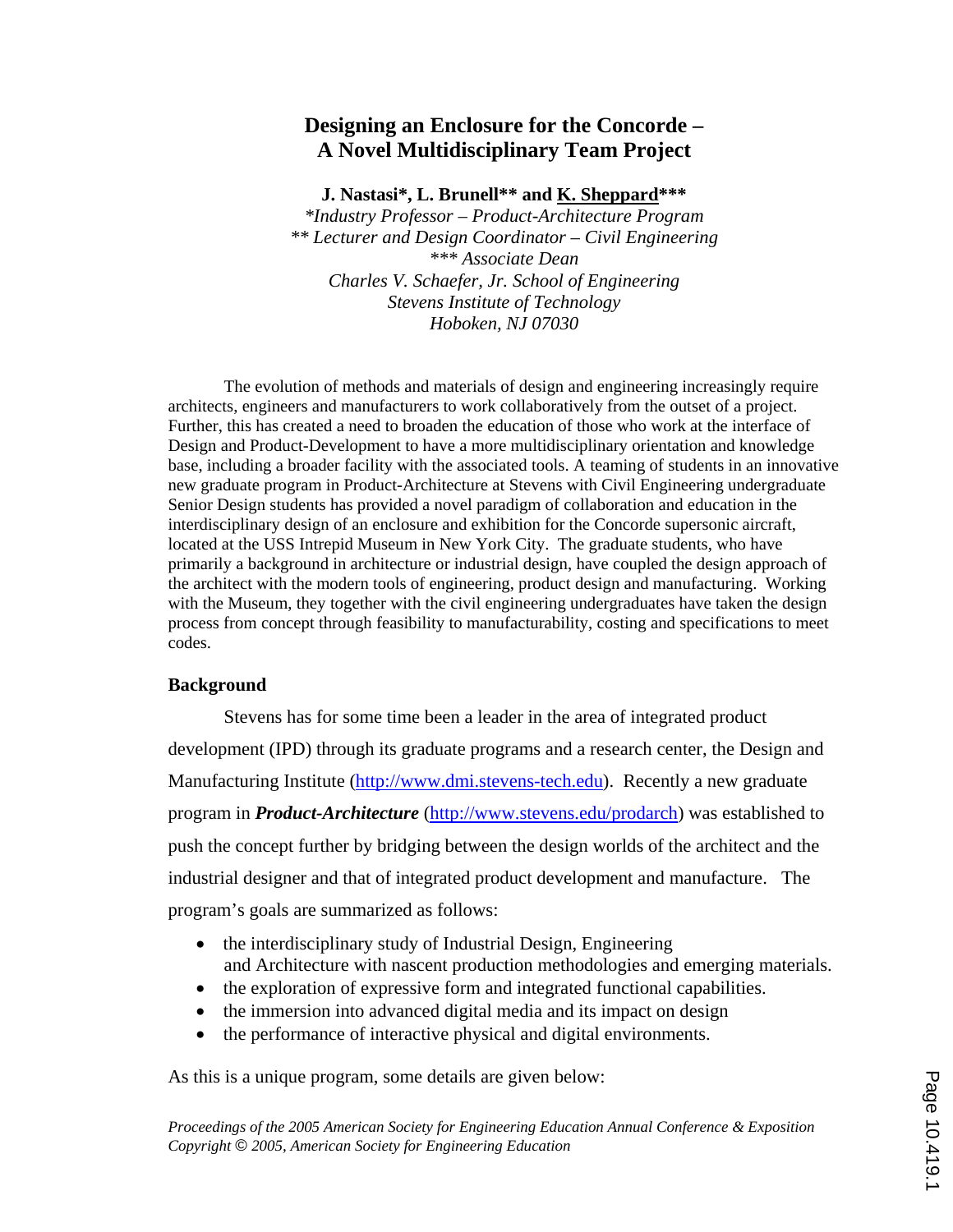The *Master of Engineering in Product-Architecture & Engineering* degree program is supported by The Product - Architecture Lab and integrates the study of Product Design, Computational Architecture and Engineering with production methodologies and emerging materials. A Bachelors of Science degree in Engineering, Industrial Design, or a Bachelor in Architecture is needed for acceptance to the master's program. Applicants with undergraduate degrees in other engineering or design disciplines may be required to take appropriate undergraduate courses before being formally admitted into the program.

The Master of Engineering in Product-Architecture and Engineering degree requires 30 credits. Fifteen of the credits (or five courses) form the core. Nine of the credits (or three courses) form the Engineering requirements which focus primarily on Mechanical Engineering topics. The core classes and the recommended courses from the ME department are as follows:

| <b>Core Courses</b>                                                                        | ME Courses (3 of the following)                               |
|--------------------------------------------------------------------------------------------|---------------------------------------------------------------|
| <b>PAE 610</b> The Creative Form and the<br>Digital Environment                            | <b>ME 520</b> Analysis and Design of<br>Composites            |
| <b>PAE 620</b> The Creative Form and the<br><b>Production Environment</b>                  | <b>ME 564</b> Principles of Optimum Design and<br>Manufacture |
| <b>PAE 630</b> Introduction to Interactive Digital ME 635 Simulation and Modeling<br>Media |                                                               |
| <b>PAE 640 Performative Environments</b>                                                   | <b>ME 566</b> Design for Manufacturability                    |
| <b>PAE 800 Product Architecture &amp;</b><br><b>Engineering Design Project</b>             |                                                               |

The remaining two courses (6 credits) constitute the student's elective field and consist of: at least one course of "600-level or higher" given in the Product-Architecture and Engineering program and one course given in another department.

A student may elect to complete a Thesis (PAE 900 Thesis in Product-Architecture and Engineering, 3 credits) in lieu of completing one of the two open electives.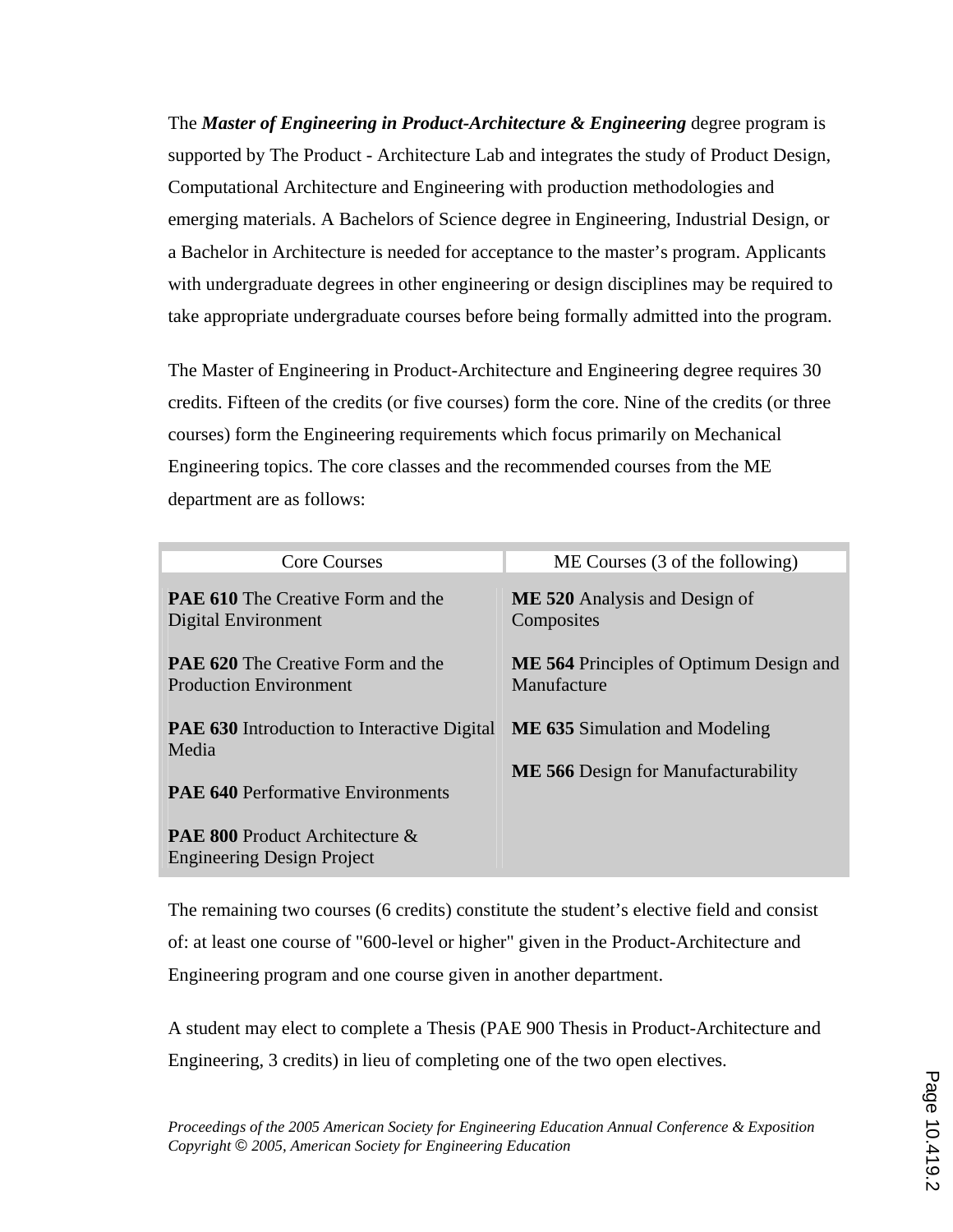The *Product-Architecture Digital Media Laboratory* supports the Masters program. The laboratory focuses on advanced digital design environments including geometric modeling, interactivity, scripting languages and virtual reality. The laboratory is equiped with a full Computer Aided Three-dimensional Interactive Application (CATIA) suite. Interactive Digital Media is explored using scripting capabilities in Maya, Action Scripting and Rhino and the laboratory includes a full set of ceiling mounted cameras, blob tracking devices and projection systems for full scale performative environment studies. Three dimensional scanning technologies are explored using a wide array of devices including a Cyrax - Lidar type scanner and a Roland DGA LPX – 250. Touch Probe Scanning and reverse engineering is also possible using the MicroScribe-G2LX. Non-Linear digital video editing is achieved on 2 dual G-5 Macintosh systems hosting a full Final Cut Pro software suite and DVD Authoring tools. The laboratory is equipped with a 25 seat Virtual Reality Theater, with rear projection stereoscopic projection systems, haptic gloves, head mounted display and a full VR EON Reality scripting suite.

#### **The Project**

The Intrepid Sea-Air-Space Museum in New York City became the home of a British Airways Concorde supersonic airliner when the Concorde fleet ceased operation in the Fall of 1993. The Concorde exhibit is presently housed on a barge moored adjacent to Pier 86 on the Hudson River across from the U.S.S Intrepid aircraft carrier, which is the home of the museum on the west side of Manhatten (see Fig. 1 – the barge shown has subsequently been replaced with a slightly larger one). Stevens has partnered with the museum to assist with the preservation of the Concorde and other exhibits and for educational activities. To this end a project was initiated to design an enclosure or pavilion for the Concorde, both to protect it from direct exposure to the environment of the New York Harbor and to house a state-of-the-art exhibition to showcase the aircraft and supersonic flight. The enclosure would be located on Pier 86 itself after major reconstruction of the latter as part of the ongoing upgrade of the West Side waterfront of Manhatten.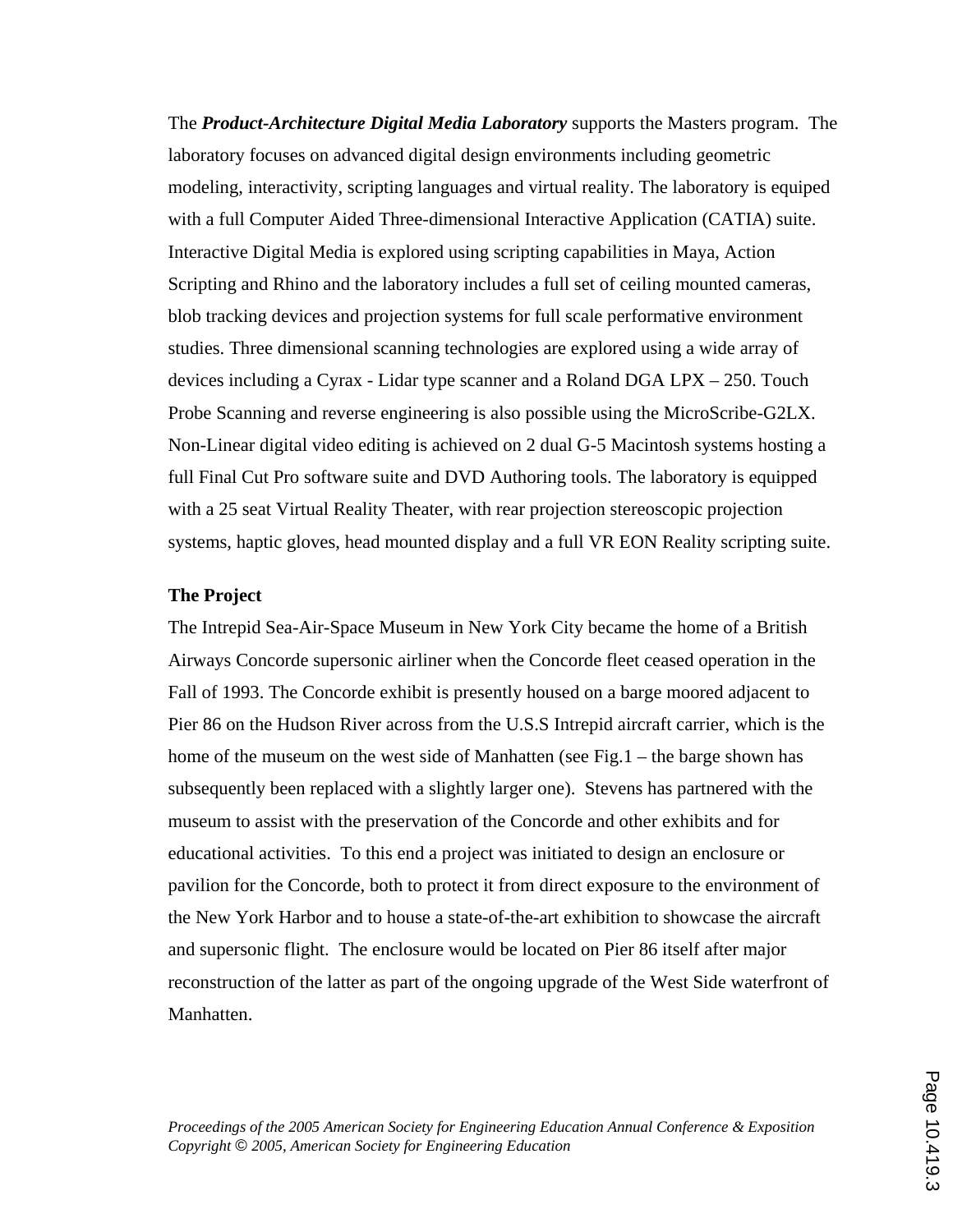The design project provided a wonderful opportunity to assemble a team consisting of graduate students from the first class to pursue the new Product-Architecture Master of Engineering Program together with undergraduate seniors in the Civil Engineering program at Stevens.



**Fig. 1** Concorde G-BOAD moored at Pier 86. The edge of the U.S.S Intrepid flight deck is visible in the top left of the figure

# **The Team**

The team comprised four Product-Architecture graduate students, who each had an architecture undergraduate degree, together with five Civil Engineering undergraduate seniors. The project was conducted over the full academic year. At the start of the project the team together with the faculty advisors (the authors of this paper) held a kickoff meeting at the Intrepid to discuss constraints, including the planned renovation of the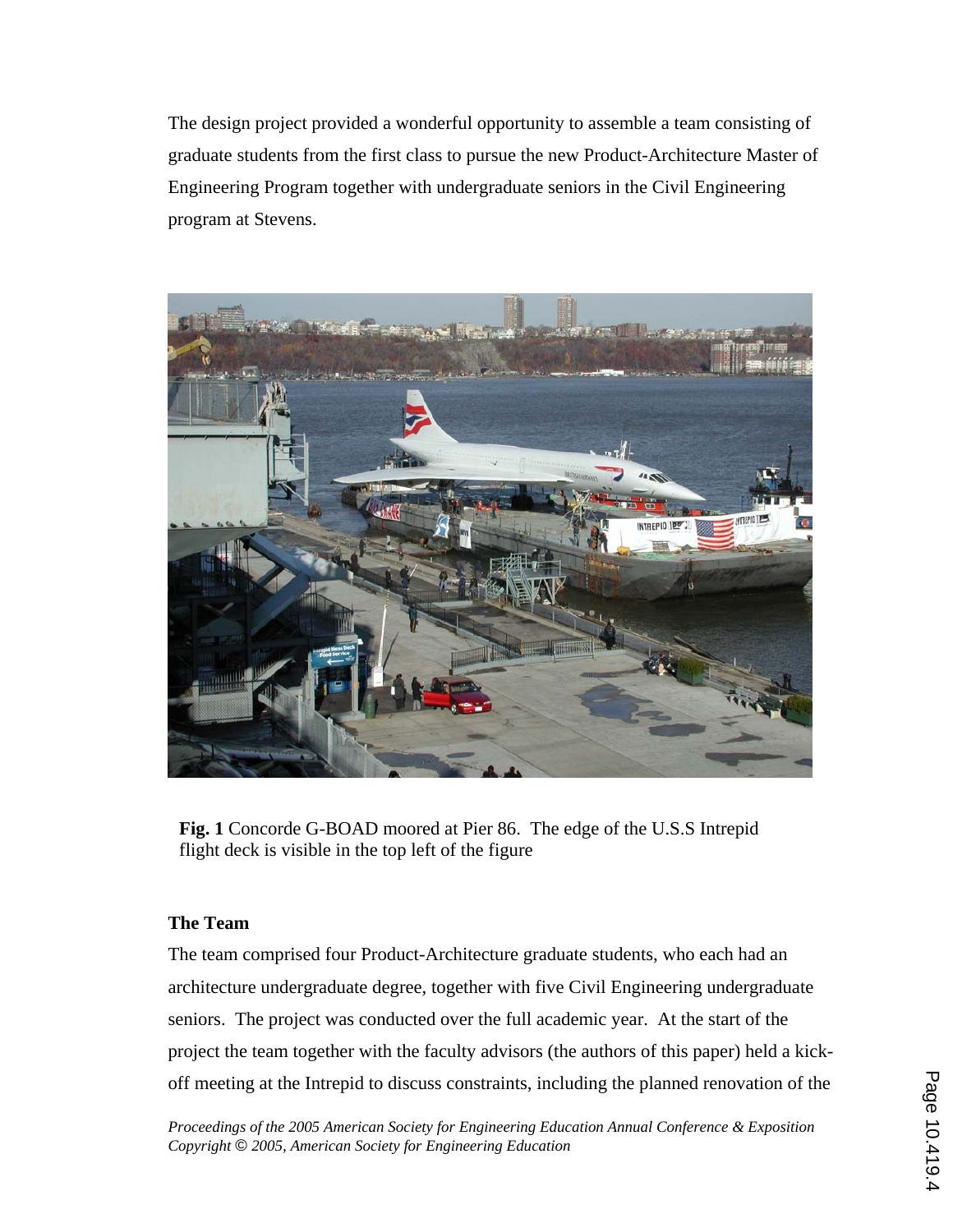pier which was anticipated to also include some widening that could be valuable to help accommodate the proposed structure. Regulation issues such as limits on the shadow that could be cast on the water (due to concern for the potential impact on fish in the river) were also discussed with senior management.

The primary focus of the Product-Architecture members of the group was the design of the enclosure and an integrated internal interactive exhibit. The Civil Engineering students primarily focused on the construction, regulatory issues, costs and coordination with the planning for the pier reconstruction being conducted by a consulting company.

The students were scheduled to spend one full day per week (Product-Architecture design studio and Civil Engineers capstone design) on the project but undertook additional work at other times. The Product-Architecture students also used the project as part of other course work, especially in the ME 635 Modeling and Simulation course (for which a special section was run for the Program) and in the ME 564 Optimization course. The Modeling and Simulation course actually provided the students with their ideas in proposing design concepts for the Concorde enclosure. In the course they applied fluid dynamics modeling (COSMOS) to visualize the airflow and pressure changes over the Concorde as it passed through various stages of flight from low speed through the sound barrier to supersonic speeds in order to discover why the aircraft is shaped the way it is, especially the unusual wing geometry. Examples of the modeling results are illustrated in Fig. 2.

The students used the modeling results of airflow patterns as design cues that they applied in generating conceptual designs to capture both the aesthetics of the Concorde's shape and its effects on the air during flight as an integral part of the building design. The results of the pressure modeling were used in developing a dramatic exhibition concept for inside the building as discussed later.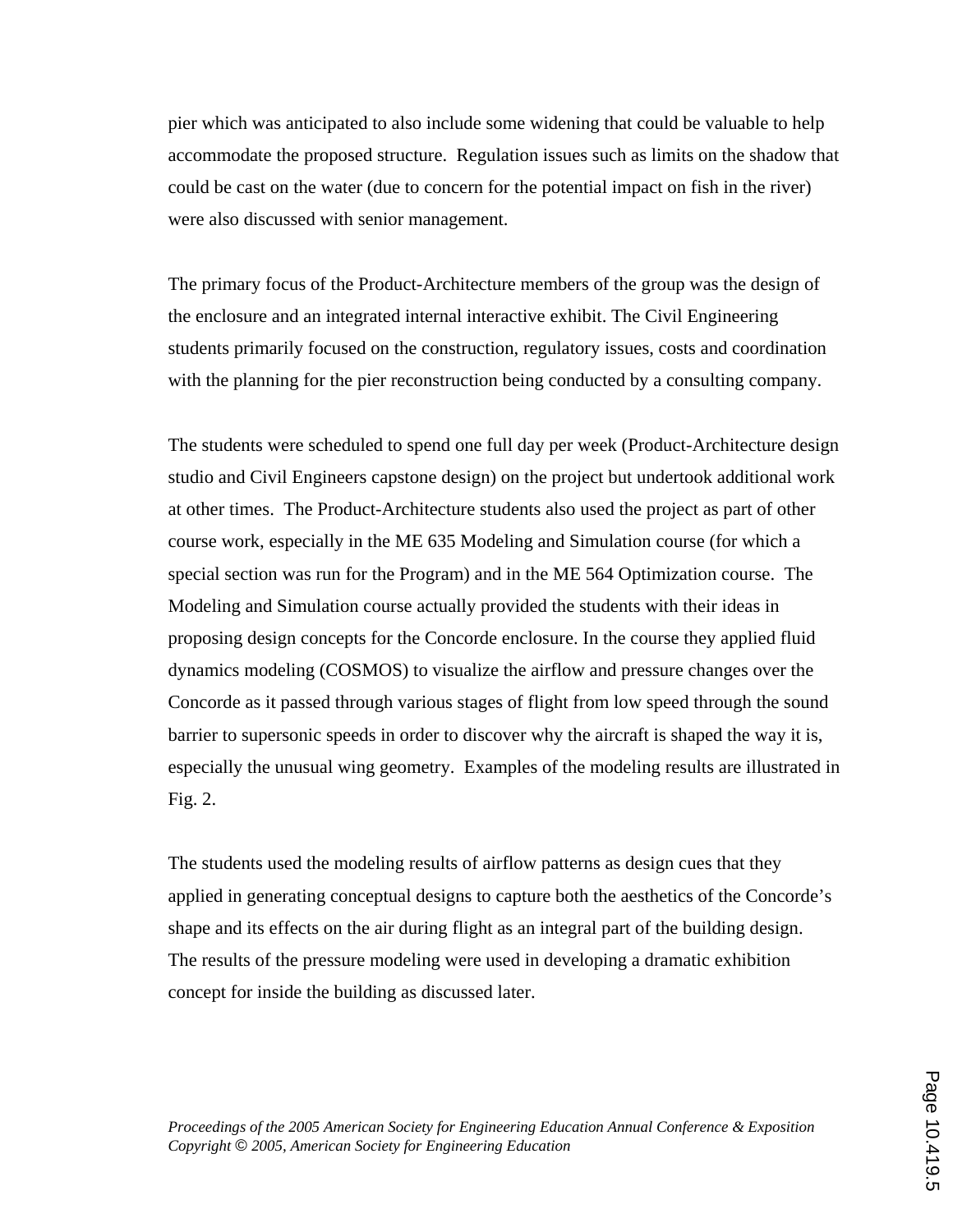



Fig. 2 Modeling results of airflow and pressure over Concorde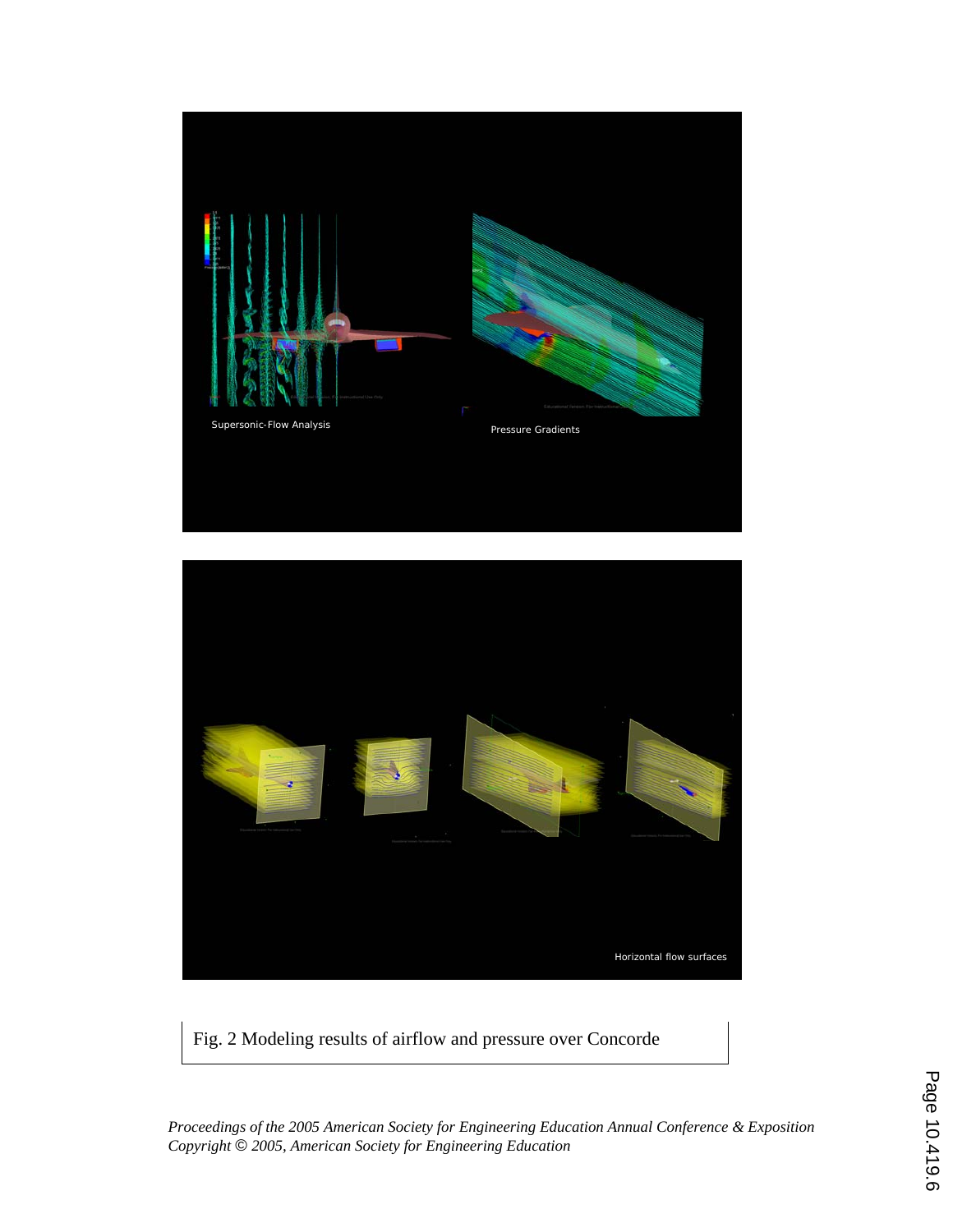# **The Design**

Using aesthetic concepts based on the aircraft's shape and airflow, the team created a number of design alternatives for the building. As part of this process they also examined innovative designs that have been applied elsewhere for aircraft hangars and museums exhibiting aircraft. Providing significant transparency of the wall structures and concern for sightlines outside and inside the building were also important considerations.



**Fig. 3** Design concepts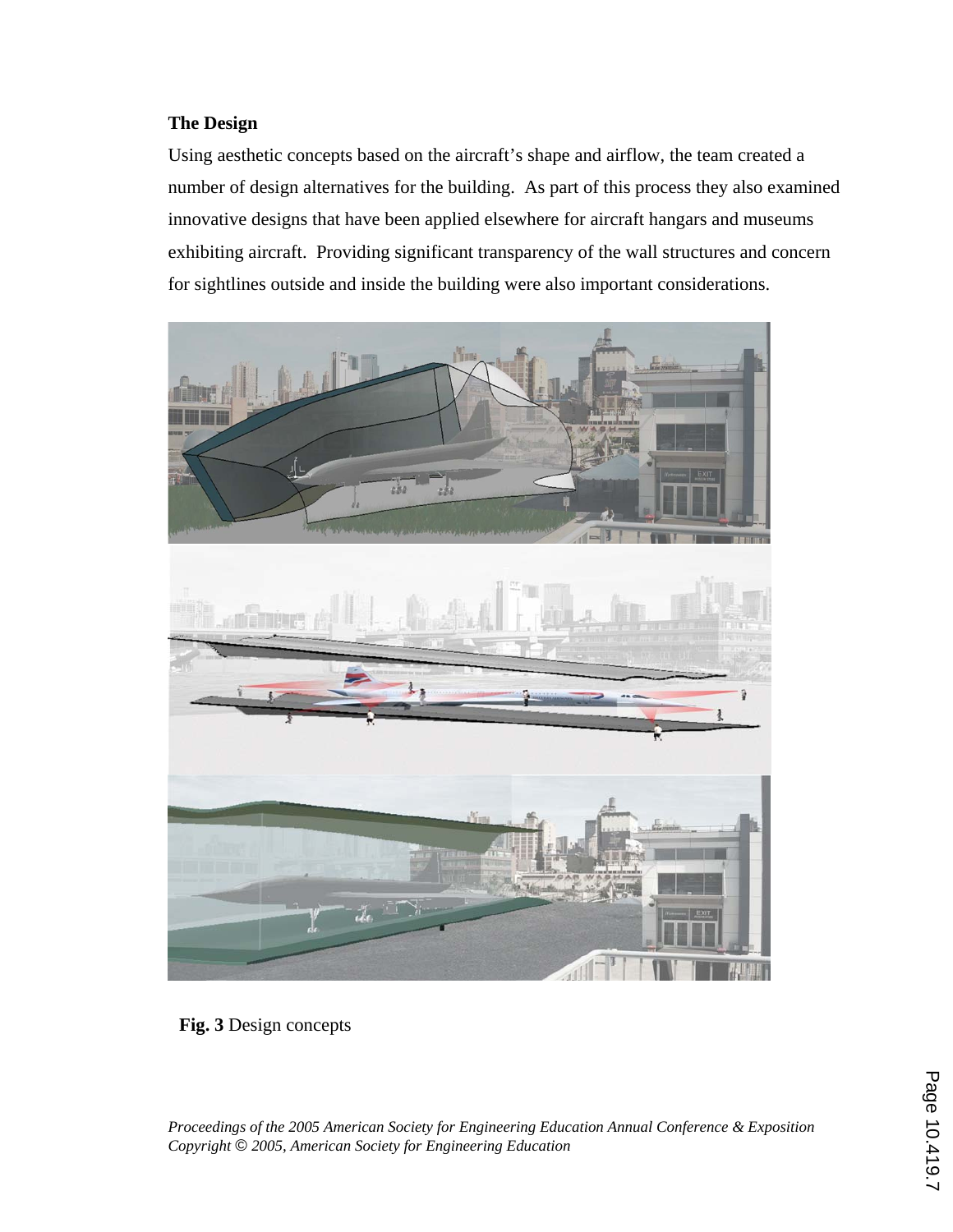The design of the building was chosen to reflect the above concepts but also meet practical constraints on the potentially significant wind and snow loading on the structure. The design leverages the existing Visitor Center at the entrance to the Museum to provide an integrated structure with a balcony and views from the Center as can be seen in Fig. 4. CATIA was used for the design and structural analysis. A virtual video walk through of the building and exhibit was produced with Adobe Premier.



Fig. 4 The proposed building design showing the integration of the existing Visitor Center and location relative to the U.S.S Intrepid

The ability to use virtual engineering tools was critical to both the design process and communication within the team and to the client. The ability to provide the client a virtual experience of the structure and exhibit superimposed on the existing site had tremendous impact.

The structural design process benefited from the ME 564 Optimization course and highlighted the concept of form-fit-function. MatLab was used in the optimization. The truss system was optimized to the loads which in part were supported by the shaped ceiling structure that followed from the airflow pattern cues. Thus the separation of the trusses is optimized with closer spacing away from the heavily curved section of the ceiling. This is shown in Fig. 5.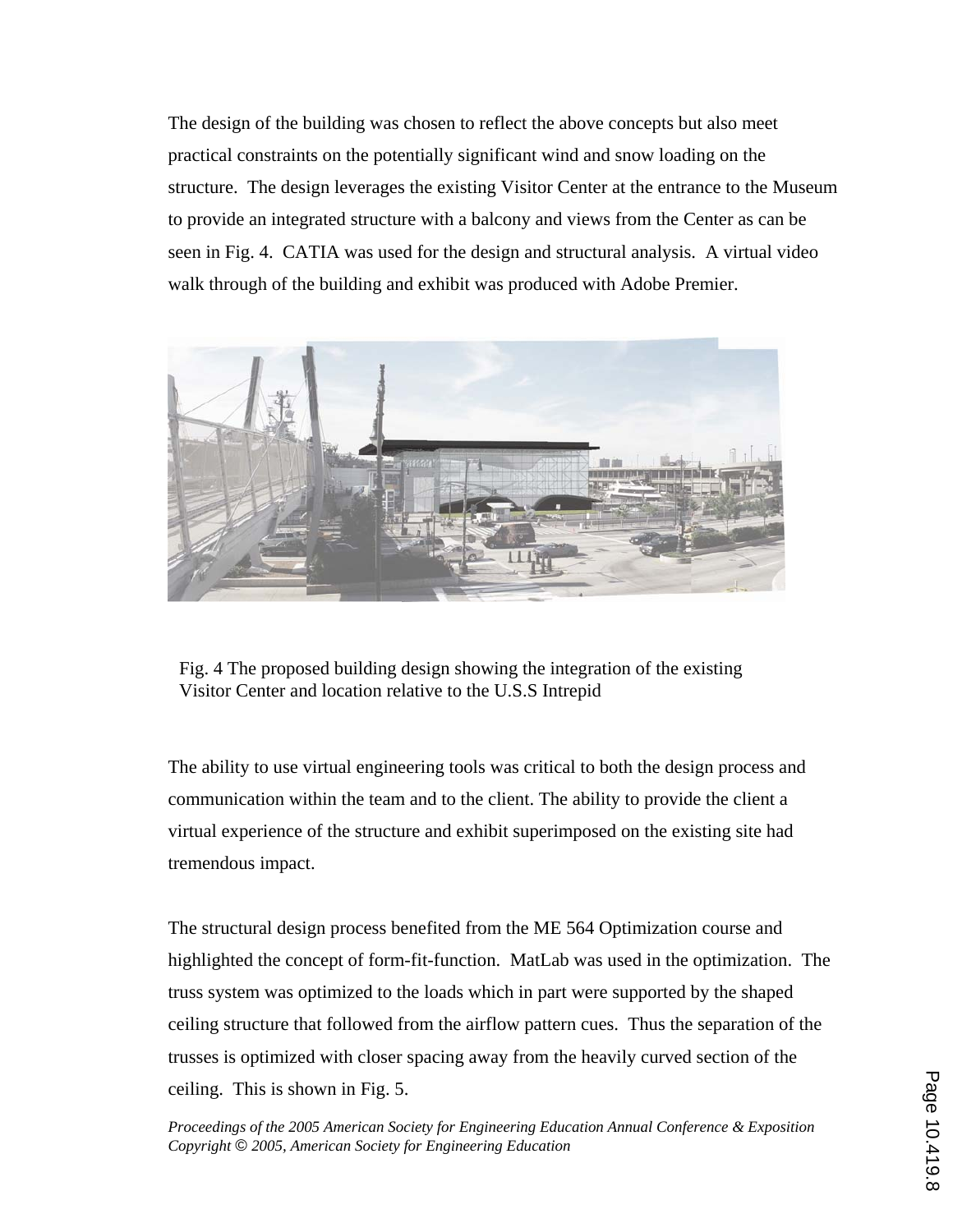**Structure** 





Fig. 5 Truss structure showing variable spacing from optimization and the stress analysis using CATIA

While details have not been included here, the civil engineers developed detailed designs for the roof structure, the glass curtain walls, integration of the anchoring of the structure into the pier, construction costing and code compliance.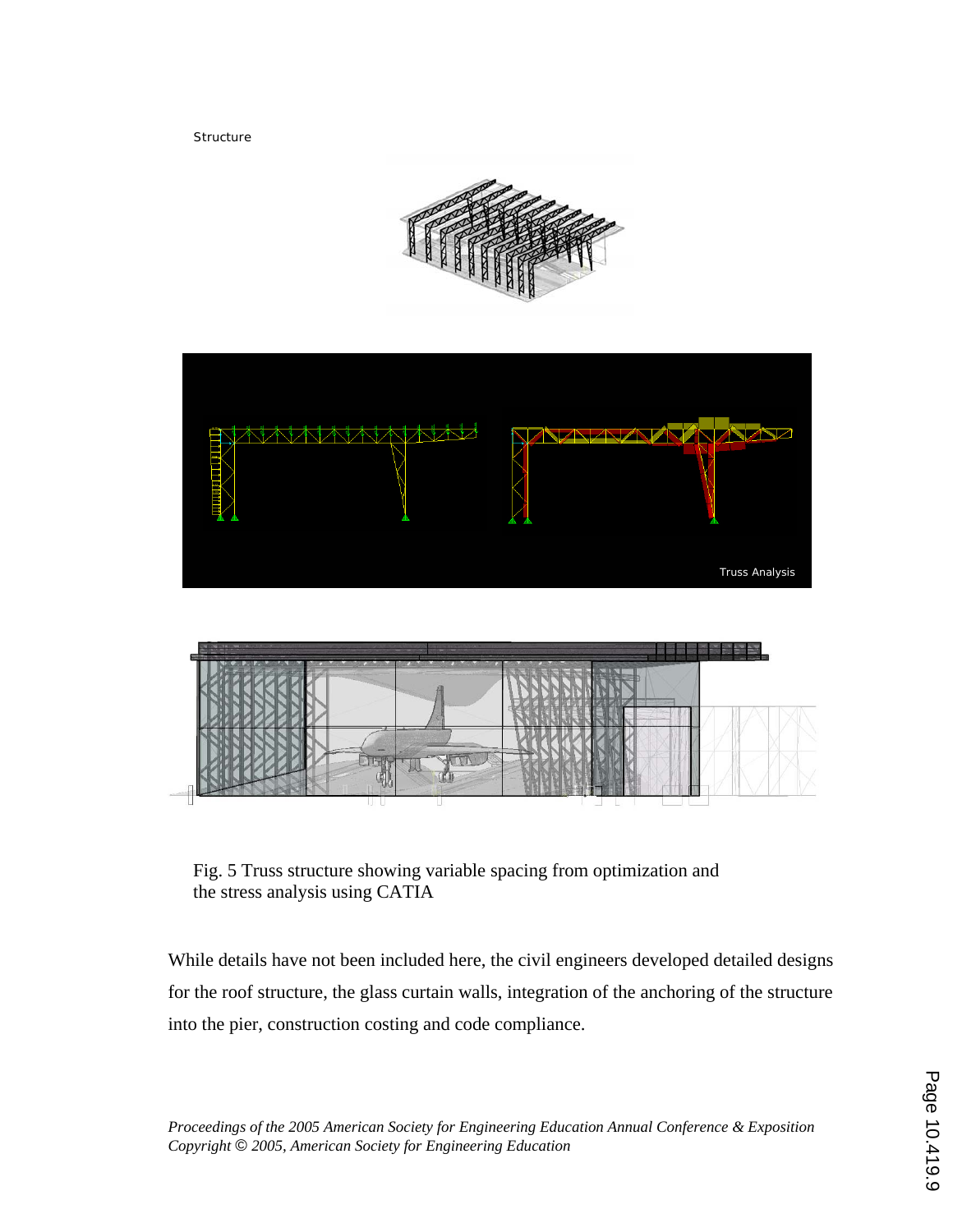#### **The Interactive Exhibit**

As previously indicated the team also developed designs for an integrated exhibition. One key feature of this was to provide an experience in sight, sound and color of the simulated flight from take off through the sound barrier as it effects and is affected by the innovative form of the aircraft design. To achieve this the students coupled advanced computational fluid dynamics with non-linear digital video editing to create a projected color mapping of the pressure changes across the aerodynamic surfaces synchronized with the sounds of the engines and ultimately the sonic boom as Mach 1 is achieved. Research into integrating current mist projection systems suggested that this can be achieved full scale directly onto the aircraft itself without adverse effects on the latter or the viewing public. This represents a state of the art approach in the project's attempt to deliver scientific information to a media savvy audience for whom traditional exhibition design is not engaging. Thus boundaries between architecture, engineering, science and entertainment dissolve providing a metaphor for the future of design and engineering education.



**Fig. 6** Full-scale digital projection of pressure distribution during flight

### **Team Dynamics**

*Proceedings of the 2005 American Society for Engineering Education Annual Conference & Exposition Copyright* © *2005, American Society for Engineering Education* One of the key outcomes of the project that was attributable to the grouping of graduate students with undergraduates is that the team was essentially self managed. Extensive experience has shown that this is rarely achieved with purely undergraduate teams. In addition to their maturity in terms of creating effective team dynamics, the graduate students also raised the level of professionalism compared to what one typically finds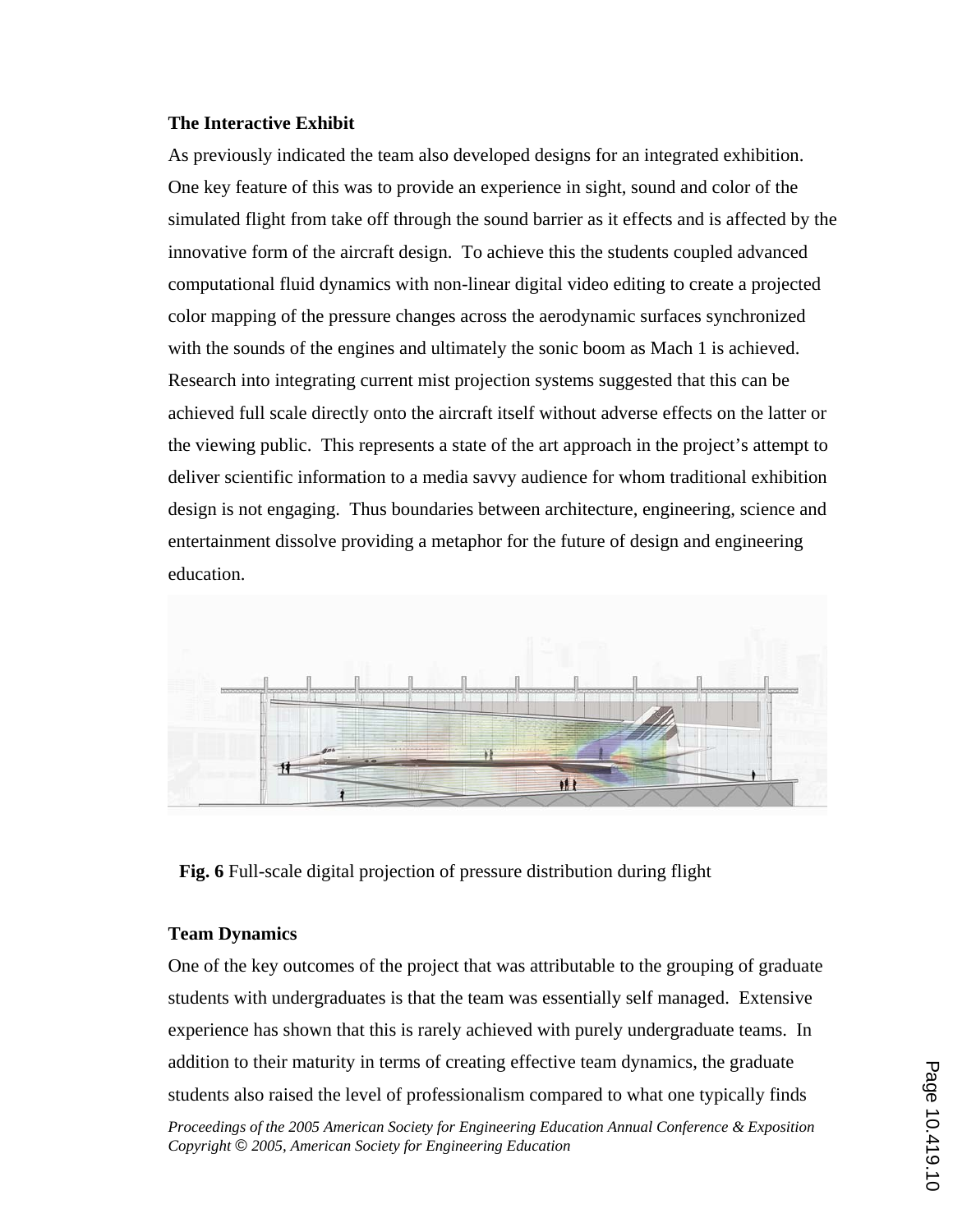with undergraduate teams, not just in terms of the quantity and quality of work performed but also in bringing their experience to the creation and delivery of the presentations to the clients. The effect was to raise the bar for the undergraduates in a positive peerdriven manner, not through faculty pressure.

In reflecting on these dynamics we consider that an important factor in the self management of the team is the background of the architecture graduate students. Here, students come from primarily a project-based curriculum where design studio forms the core of an architect's undergraduate experience. They have a more evolved level of confidence in decision making and in open ended projects where the advisor does not neccessarily hold the answer to some of the issues at hand. This confidence and skill was infectious to the undergraduate students and removed the dependency that these students typically display towards their advisor.

### **Evaluation**

Two external modes of evaluation served to provide feedback to the project team. The first was the client. Presentations were made to the CEO of the Intrepid Museum during key milestones throughout the project. The group also presented to Mr. Arnold Fisher, the chairman of the Intrepid Foundation which is the governing organization for the Museum, and the source of potential funding , from whom they received outstanding feedback to the extent that the design was subsequently presented to the full board for potential funding.

The second mode was a review panel of four architects and three engineers from the New York area. Feedback was overall very positive with specific suggestions for improvements to the underlying strategies.

# **Conclusions**

The creation of a new graduate program, that fuses the design culture normally associated with architecture and industrial design with the engineering institution, has presented the opportunity to better prepare students for a paradigm in which design, engineering and its